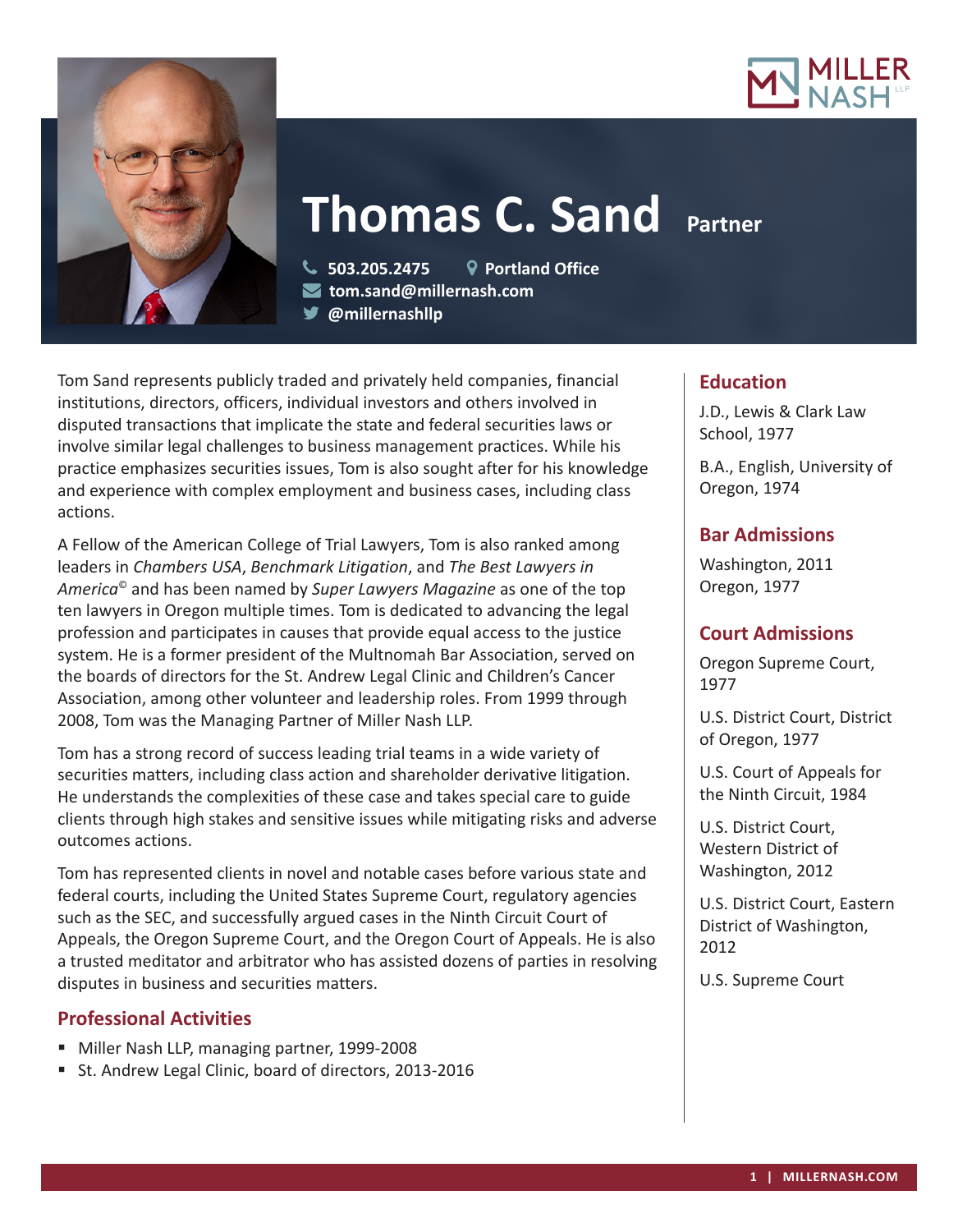

- Multnomah Bar Association
	- president, 2016-2017
	- board of directors, 2015-2018
	- Professionalism Committee, chair, 1988
- Oregon State Bar
	- Federal Practice and Procedure Committee, member, 1998-2001
	- Professionalism Committee, chair, 1990
	- Securities Regulation Section, executive board chair, 1999
- U.S. Bank of Oregon Advisory Board, member, 2002-2013
- Multnomah Bar Foundation, president, 2010
- **American Bar Association** 
	- Securities Litigation Section, member
- **Securities Industry and Financial Markets Association, Compliance and Legal Division, member**
- Northeast Legal Clinic Volunteer Lawyers Project, volunteer
- Wasco County voter registration hearings, Special Assistant Attorney General, 1984

## **Civic Activities**

- Children's Cancer Association, board member, 2016-2020
- Portland Golf Club, board of directors, 2014-2017
- U.S. District Court of Oregon Historical Society, member, 1990-present
- Lewis & Clark Law School, board of visitors, member, 2004-2008
- Alumni Association of Northwestern School of Law of Lewis & Clark College
	- president, 1997
	- board of directors, member, 1992-1997
- Portland Area Council of Camp Fire Inc., board of directors, president, 1984-1985

## **Representative Experience**

#### **Securities Litigation**

- **Wurster, et al. v. Deloitte & Touche LLP, et al.** Represented 70 investors who collectively lost nearly \$100 million in the Aequitas Ponzi scheme. Obtained favorable settlements with third-party professionals in state court litigation and private arbitration, resulting in a gross recovery exceeding our clients' investment losses.
- **In Re Barrett Business Services Securities Litigation.** Tom represented a publicly traded company in defending a federal court class action securities fraud case, a state court shareholder derivative suit, and government investigations by the Department of Justice and SEC Enforcement Division. The claims arose from various allegations of accounting impropriety and insider trading that were successfully resolved.
- **Umpqua Bank Shareholder Derivative Suit.** We achieved trial court dismissal of shareholder derivative claims that executive compensation was excessive and approved in violation of the "say-on-pay" provisions of Dodd-Frank legislation. We represented the directors and officers of a publicly traded bank holding company, together with national counsel.
- **Schilling Livestock v. Sterling Bank.** Our client won a unanimous defense award from a panel of three arbitrators after two weeks of hearings on investor claims for securities violations arising from tenant-incommon investments.
- *Boyer v. Salomon Smith Barney.* Our client, a broker-dealer of investment securities and commodities, won a jury verdict after a six-day trial. The case was brought by a commodities trader alleging claims for breach of contract, breach of fiduciary duty, statutory violations, and negligence seeking compensatory and punitive damages for losses incurred in connection with trading contracts for future delivery of crude oil and natural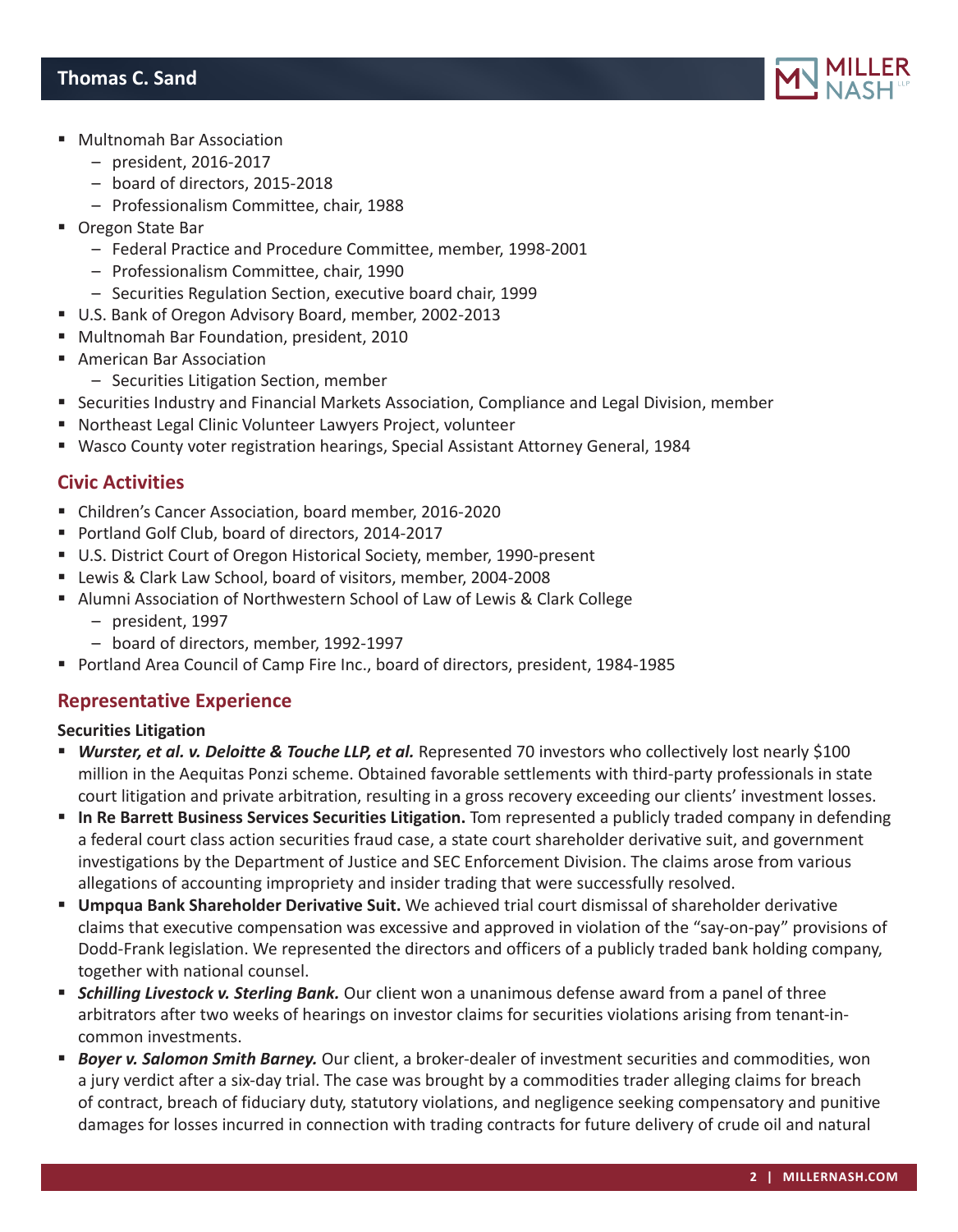# **Thomas C. Sand**



gas. The plaintiff appealed, and the Oregon Court of Appeals split five votes to five. The Oregon Supreme Court unanimously affirmed in favor of our clients, the broker-dealer and its agents.

- **Barinaga, et al. v. Paulson Investment Company, Inc. and UBS PaineWebber, Inc., et al. This case was brought 4** by an investor who engaged in "short-selling" stock. After a substantial share value drop, claimant alleged numerous claims, including that his loans of stock were investment contracts and thus constituted sales of securities in violation of state and federal securities laws. Claimant sought \$52 million in damages, plus attorney fees. Four experts testified in support of claimant's theory, but the three-member arbitration panel dismissed claimant's claims in their entirety. The arbitrators also awarded our client UBS all its attorney fees incurred in defending the case.
- *Wallace v. Hinkle Northwest Inc.* Plaintiff alleged several claims arising from losses she incurred on investments, and after a week-long trial, the jury returned its verdict in favor of our clients, the brokerage firm and the stockbroker, on all claims. The court of appeals affirmed the jury verdict in part but remanded the case on one legal ruling by the trial court. On remand, the case was settled for a nominal amount.
- **In re Badger Mountain Irrigation District Bondholder Litigation.** This case began when a bankrupt irrigation district brought a claim against the underwriting firm that handled its municipal bond offering. We succeeded in dismissing all claims brought by the district against the underwriter in state court, and then we defended against the bondholders' claims in a federal court class action, which was resolved in a settlement.
- **The Estate of Glancy v. Merrill Lynch, Pierce, Fenner & Smith, Inc.** The family members and heirs of a deceased executive alleged mishandling of stock option transactions and sued our client to recover nearly \$900,000. The three-member arbitration panel unanimously ruled in favor of Merrill Lynch and dismissed all the claims.
- **Fulkerson, et al. v. Merrill Lynch, Pierce, Fenner & Smith, Inc., et al.** Claimants sought damages for allegedly unsuitable investment recommendations, violations of the securities laws, fraud, and negligence, including claims for punitive damages. All claims were unanimously rejected by the arbitration panel. A small award was entered in claimants' favor for a clerical error that we conceded.
- **In re Louisiana Pacific Corporation Securities Litigation.** Shareholders brought a nationwide class-action securities fraud case because of a decline in the company's stock price after significant losses in product liability litigation. The case was settled before trial, but only after extensive and complex litigation.
- **Brown and Boston PCS 2000, et al. v. Gary H. Arizala, et al.** These consolidated actions involving multiple parties alleged securities fraud in connection with creation of a cellular telephone network in Puerto Rico. After several years of litigation, we obtained dismissal of our client, the law firm that created the entity and prepared the securities offering that was alleged to be unlawful.
- **In re Capital Consultants Litigation.** We represented several trust funds in claims against an investment adviser and numerous others arising out of mismanaged investments causing losses of hundreds of millions of dollars. After prevailing in significant motions and more than a year of mediation, all claimants recovered approximately \$200 million.
- **In re Southern Pacific Funding Corporation.** On the first day of trial, we settled an action involving a lender whose stock had been traded on a national exchange and that was forced to seek bankruptcy reorganization following a dramatic decline in its stock price. It was, at the time, the largest bankruptcy in state history.
- *Newman v. Comprehensive Care Corp.* In this case, investors sued multiple defendants after failure of a proposed merger transaction that arose from a proxy solicitation. The complaint alleged violation of federal securities laws, RICO, and state law claims. In representing the investment banker, we obtained summary judgment before trial.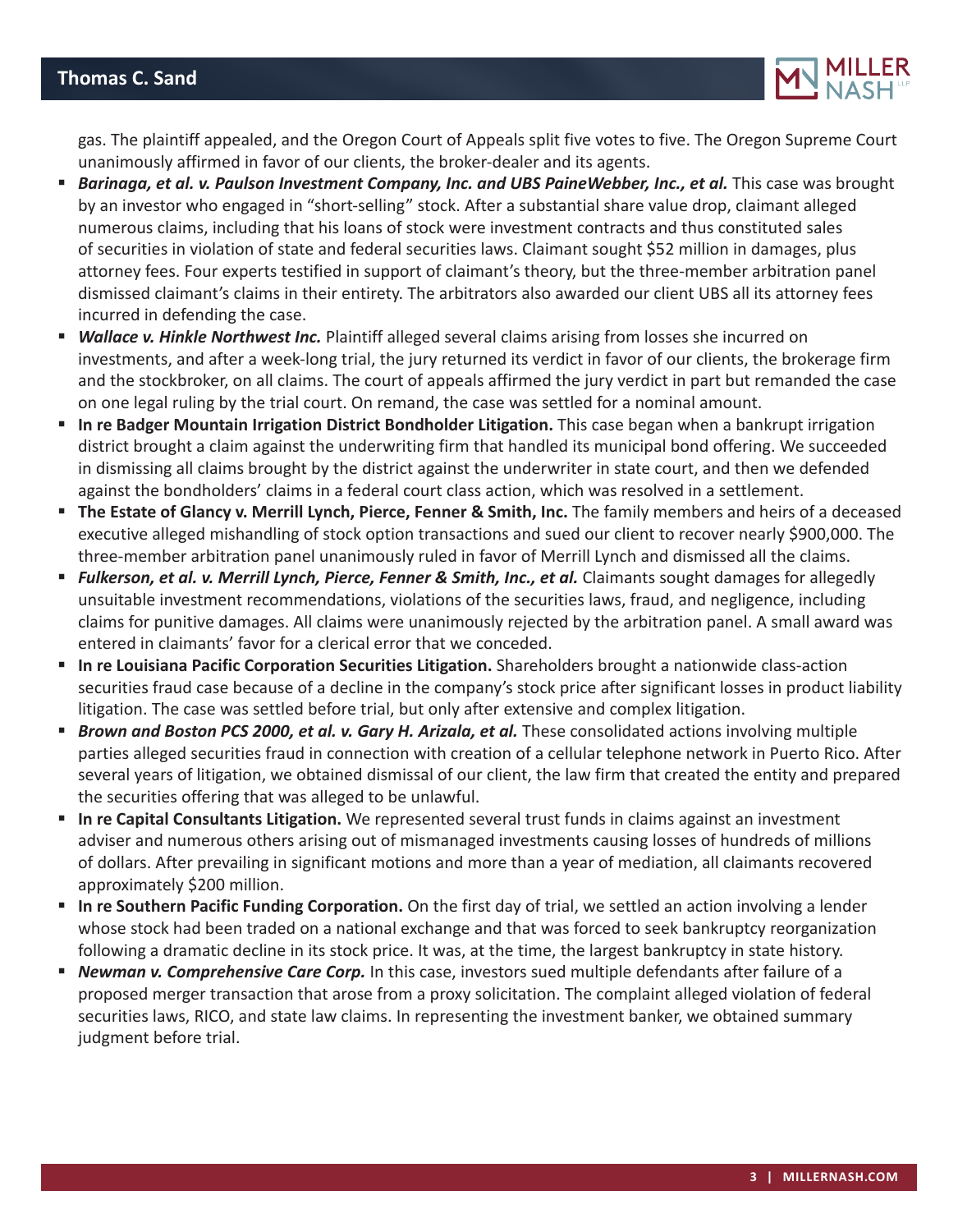

#### **Employment Litigation**

- *Sibley v. Portland Public School District.* Our client, Portland Public School District, won a jury verdict after a four-week trial, defeating claims by a former administrator who alleged "whistleblower" retaliation, defamation, "false light," battery, and intentional infliction of emotional distress when her position was eliminated after she raised concerns about safety in special education programs.
- **Spicer v. Cascade Health Services, Inc.** We won a unanimous jury verdict in favor of our hospital client, the employer, after nearly three weeks of trial in federal court. Plaintiff, a nurse manager, brought claims against the hospital for discrimination, retaliation, and breach of confidentiality, based on her post-traumatic stress disorder. The Ninth Circuit Court of Appeals affirmed.
- **Snider v. Barrett Business Services, Inc.** Our client (the employer) won a unanimous jury verdict in a case brought by plaintiff, a disabled worker, for discrimination and retaliation in her employment. The judgment was affirmed by the Oregon Court of Appeals.
- *DeJong v. WinCo Foods, LLC.* Won a jury verdict after a four-day trial defeating all claims arising from plaintiff's termination of employment. Plaintiff alleged that he had been discriminated and retaliated against for utilizing the workers' compensation system after an injury on the job.
- **Norman G. Lewis v. Washington State University, et al.** Our client, a state university, won a decision from the United States Court of Appeals for the Ninth Circuit which held that a tenured professor failed to establish a constitutionally protected property right to continue as project director of a federal grant. The decision was upheld on appeal to the United States Supreme Court.
- *Howard v. Waremart, Inc.* After a five-day trial, the jury returned a verdict "in favor" of the plaintiff for only \$2. This case involved a wrongful-discharge allegation and "whistleblower" claim brought by a former employee against our client. The court of appeals remanded the case for further proceedings because it disagreed with the trial court's decision to grant a motion for directed verdict on the issue of punitive damages. The case then settled.
- *Drew Ray v. Frito Lay.* In a federal court jury trial, we achieved a defense verdict on behalf of the employer who was accused of race discrimination.
- **Downs v. Waremart, Inc.** The Oregon Supreme Court affirmed summary judgment on behalf of our client, the employer, on all claims except for defamation (an issue of first impression), which was resolved by settlement on remand. The case was brought by a discharged employee who sought damages for a variety of claims arising from her discharge, including defamation.
- **Davidson v. UBS/Paine Webber, et al.** The arbitration panel denied claimant's claims and awarded our client damages on its counterclaim. The claimant, a former employee, asserted numerous claims, including employer retaliation for "whistleblowing" related to alleged violations of SEC regulations. Our client asserted a counterclaim for breach of contract.
- **Byun, et al. v. Winco Foods, Inc.** The trial judge dismissed all claims on our motion for directed verdict at the conclusion of plaintiffs' case. The action was brought by five Korean grocers alleging violation of public accommodation statutes based on ethnic origin.
- *Wage and Hour Class Actions.* In several wage and hour class action cases, Tom has negotiated favorable settlements early in the litigation, often before class certification, most recently in an action challenging a company-wide overtime payment program.

#### **Business Litigation**

- **Gary M. Klein, et al. v. West Coast Bancorp, et al.** Tom represented an acquired bank in a shareholder class action alleging breach of fiduciary duty in approving a merger. The case settled while our motion to dismiss was pending.
- **Sulzer Pumps v. Pacific Indemnity, et al.** We successfully resolved long-tail insurance coverage for superfund environmental claims after 18 months of litigation in two states that included winning Oregon's first recorded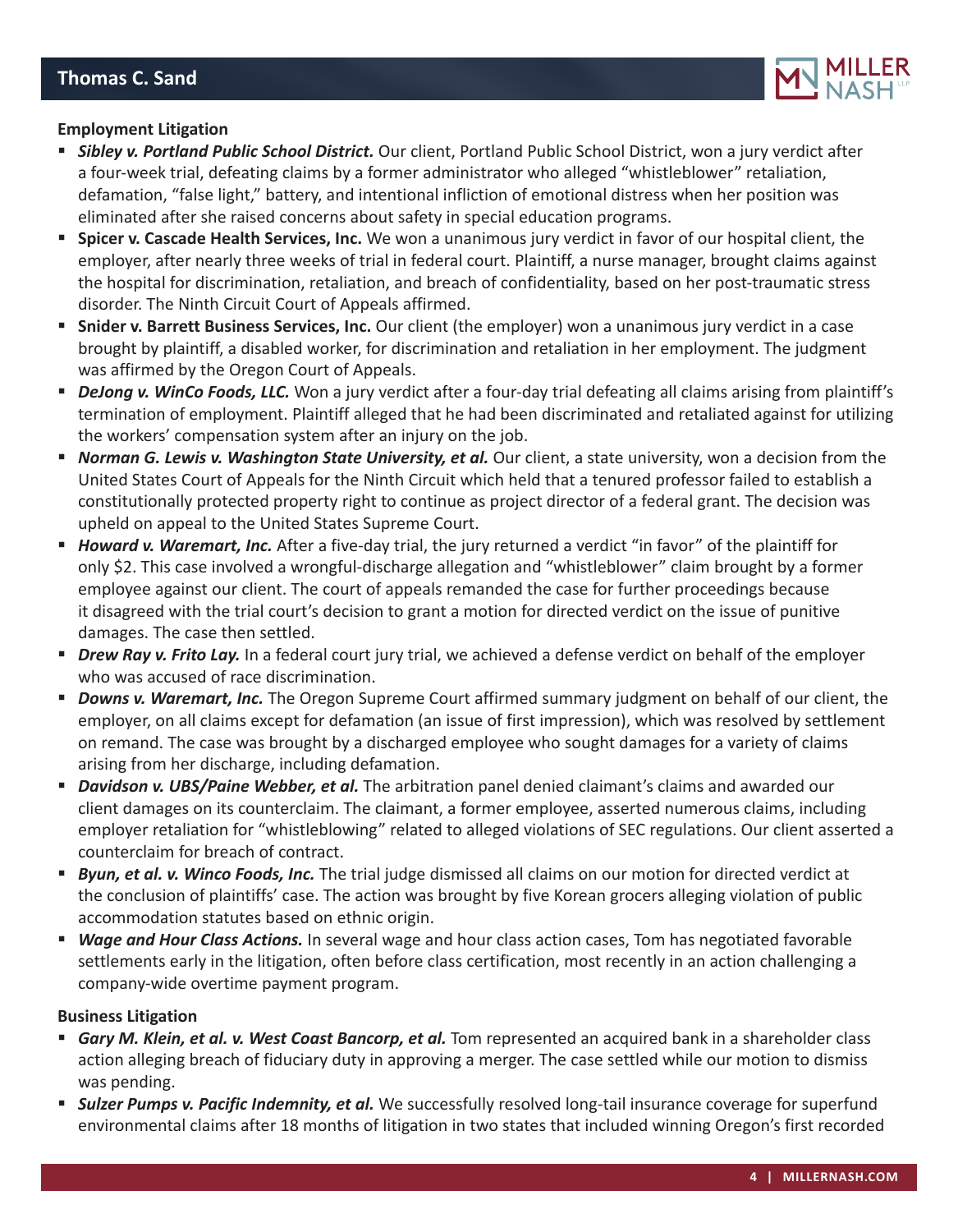

antisuit injunction prohibiting insurers from continuing with a duplicative action brought by them in another state seeking a declaratory judgment of no coverage.

- **IBEW Local 98 Pension Fund, et al. v. Cascade Corporation.** Tom represented a manufacturing company in a shareholder action alleging breach of fiduciary duties by company directors in connection with a merger. The case was settled while our motion to dismiss was pending.
- *Hemstreet, et al. v. Merrill Lynch Mortgage Capital Inc.* The district court issued an opinion and order granting our motion for summary judgment on plaintiff's claims for fraud, breach of contract, negligence, and intentional interference with contract.
- **\$75 Million Recovery—Bodily Injury/Religious Institutions.** Acting as lead counsel for the Archdiocese of Portland in Oregon's insurance coverage team, we recovered more than \$75 million from their insurers after years of litigation and mediation.
- *Van De Hey v. U.S. National Bank of Oregon.* We prevailed in each of two separate state court proceedings, including two rounds in the Oregon Court of Appeals and in the Oregon Supreme Court, as well as in a separate action filed by plaintiffs in federal court. This series of cases was brought by trustees of various employee benefit trusts and alleged violations of the Employee Retirement Income Security Act of 1974.
- *ITEX Corporation and SLI, Inc. v. Saul Yarmark; Stephen Friedland; Business Exchange International Corp., and BX International.* We represented plaintiff, a public company, in litigation arising from the disputed acquisition of a 50 percent stake in a privately held competitor. We recovered judgment along with an award of damages to compensate our client for attorney fees and court costs. The case was then settled on appeal.
- **Clopper v. Merrill Lynch Relocation Management, Inc.** We prevailed on behalf of defendant in a jury trial, on appeal to the Ninth Circuit Court of Appeals in the primary action, as well as in ancillary proceedings against opposing counsel, also appealed to the Ninth Circuit. This case began as a real estate dispute over competing property appraisals.
- *Epiq Systems v. Prutsman.* This case involved competing litigation in two different state courts and a federal court. After a two-day trial, we obtained a preliminary injunction enforcing a covenant not to compete and protecting trade secrets.
- **All Phase Utility Corp. v. Williams Communications, Inc.** We represented defendant and prevailed on a motion for summary judgment after plaintiffs sought to recover nearly \$500 million, alleging that defendant had absconded with route and stationing information and then built a fiber-optic route in violation of the Oregon Trade Secrets Act and a nondisclosure agreement.
- **Grifphon Asset Management Litigation.** Tom represented a group of investors in recovering funds lost due to a Ponzi scheme.

#### **Civil Rights**

- **Wasco County Voter Registration Hearings.** When Bhagwan Shree Rajneesh and his followers threatened to take over the government of Wasco County, Tom joined other Miller Nash lawyers in donating their time to take buses to The Dalles, Oregon, to hold voter qualification hearings for registered voters. Our efforts to protect the sanctity of the ballot box received national and international attention.
- **Citizens' Rights and Obligations Under Public Accommodation Laws.** When citizens of Grant County, Oregon, were concerned that a neo-Nazi group would locate its headquarters in the county, Oregon's Attorney General asked Tom to lead a Miller Nash team to advise the citizens on their rights and obligations under public accommodation laws.

#### **Pro Bono**

 *State v. Lawrence.* For more than six years, Tom worked on appeals raising constitutional challenges to the conviction of a young mentally ill Native American suffering from the effects of fetal alcohol spectrum disorder. The Washington Supreme Court referred the case back to the trial court for a hearing on the defendant's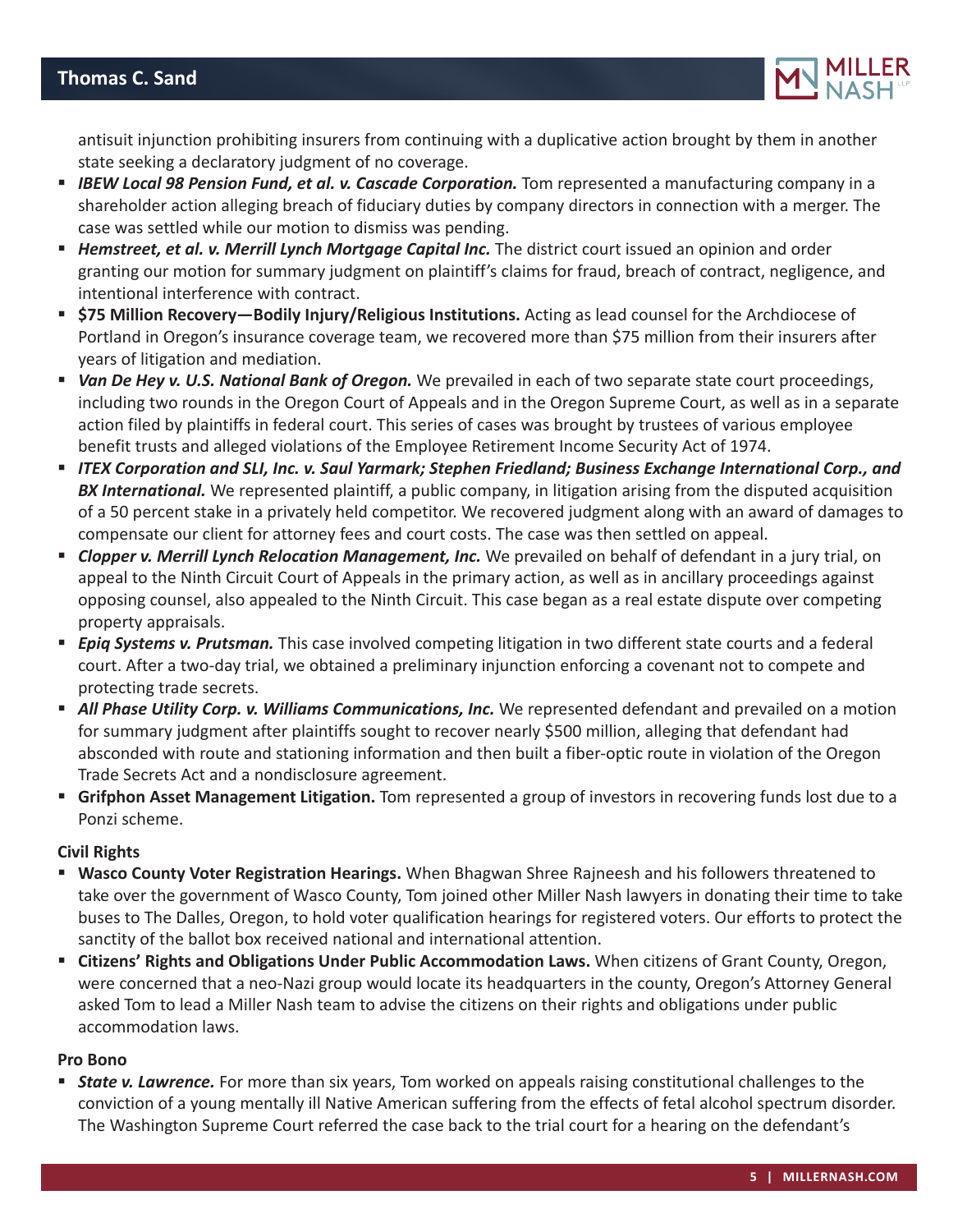

competence to waive his right to counsel. After a two-day hearing involving lay and expert witness testimony, the court found in favor of the defendant. That led to an appellate court decision to vacate the conviction and remand the case for a new trial on the original charges, which, in turn, resulted in a new sentence reduced by more than 50 years.

#### **Client Comments**

- Results achieved on behalf of one client in one matter does not necessarily indicate that similar results may be obtained for other clients.
- *"Thanks again for the excellent job you did as our mediator. We all appreciate how much effort you put into the case and I am convinced that most mediators would not have gotten the claims settled. You have a very effective style!"* (Plaintiff's Counsel)
- *"Mr. Sand's performance as a mediator . . . was exemplary. He was thoroughly prepared and knowledgeable. It was clear to both sets of defense counsel that we did not need to spend any time educating him on the . . . unique complexities of alternative products. Mr. Sand is clearly an experienced litigator in securities matters, and that experience was an important benefit in our mediation. He demonstrated great patience as well, diligently working for nearly 11 hours in resolving our case."* (Defense Counsel)

#### **Publications**

- "Legal Aid Needs Us Now More Than Ever," Multnomah Bar Association, *Multnomah Lawyer* (May 2017)
- "Fixing a Hole: The New Courthouse is Becoming a Reality" Multnomah Bar Association, *Multnomah Lawyer* (Apr. 2017)
- "2015 Broker-Dealer Litigation Survey," American Bar Association, contributor (Mar. 2016)
- "Constitutional Catch-22," *NWLawyer* (Oct. 2015, vol. 69, no. 7)
- "Democracy Needs You!" Multnomah Bar Association, *Multnomah Lawyer* (Dec. 2010, vol. 56, no. 11)
- "Miller Nash Helps the Archdiocese of Portland in Oregon Emerge From Bankruptcy After Recovering \$52 Million From Insurance Companies," Miller Nash, *News You Can Use* (June 2007)
- "Market Participants Under Fire: Legal and Regulatory Developments Affecting Advisors, Directors, and Professionals," Northwest Securities Institute (Feb. 2005)
- "Venue and Transfer," Oregon State Bar CLE, Federal Civil Litigation in Oregon (1994)
- "Liability of Clearing Brokers," American Bar Association, ABA Securities Litigation Committee—Broker Dealer Subcommittee, Broker Dealer Litigation 1991 Annual Survey (1992)
- "Summary Judgment," Oregon State Bar, *Civil Litigation Manual* (1982, 1990, and 1992 supplements)
- "Costs and Attorney Fees," Oregon State Bar, *Damages* (1980, 1984, and 1990 supplements)
- "The Growing Concept of Professionalism," Oregon State Bar, *Ethics and Professionalism* (1990)
- "Individuals," Oregon State Bar, *Pleading and Practice Manual* (1983 revision)

#### **Presentations**

- "Litigation Risk Assessment," Oregon State Bar, Corporate Counsel Section CLE (June 2013)
- "The Plot Thickens: A State and Federal Legal Update," Miller Nash, Employment Law Seminar (Oct. 2012 and Nov. 2012)
- "Keeping Up With Continual Change: An Update on State and Federal Laws," Miller Nash, Employment Law Seminar (Oct. 2011 and Nov. 2011) Oregon State Bar, 29th Annual Northwest Securities Institute (Feb. 2009)
- "Updates to State and Federal Employment Law," Miller Nash, Employment Law Seminar (Sept. and Oct. 2008)
- Oregon State Bar, 18th Annual Northwest Securities Institute (Feb. 1998)
- "Arbitration of Claims Against Stockbrokers and Securities Firms," Securities Law for the Unwary seminar (Nov. 1997)